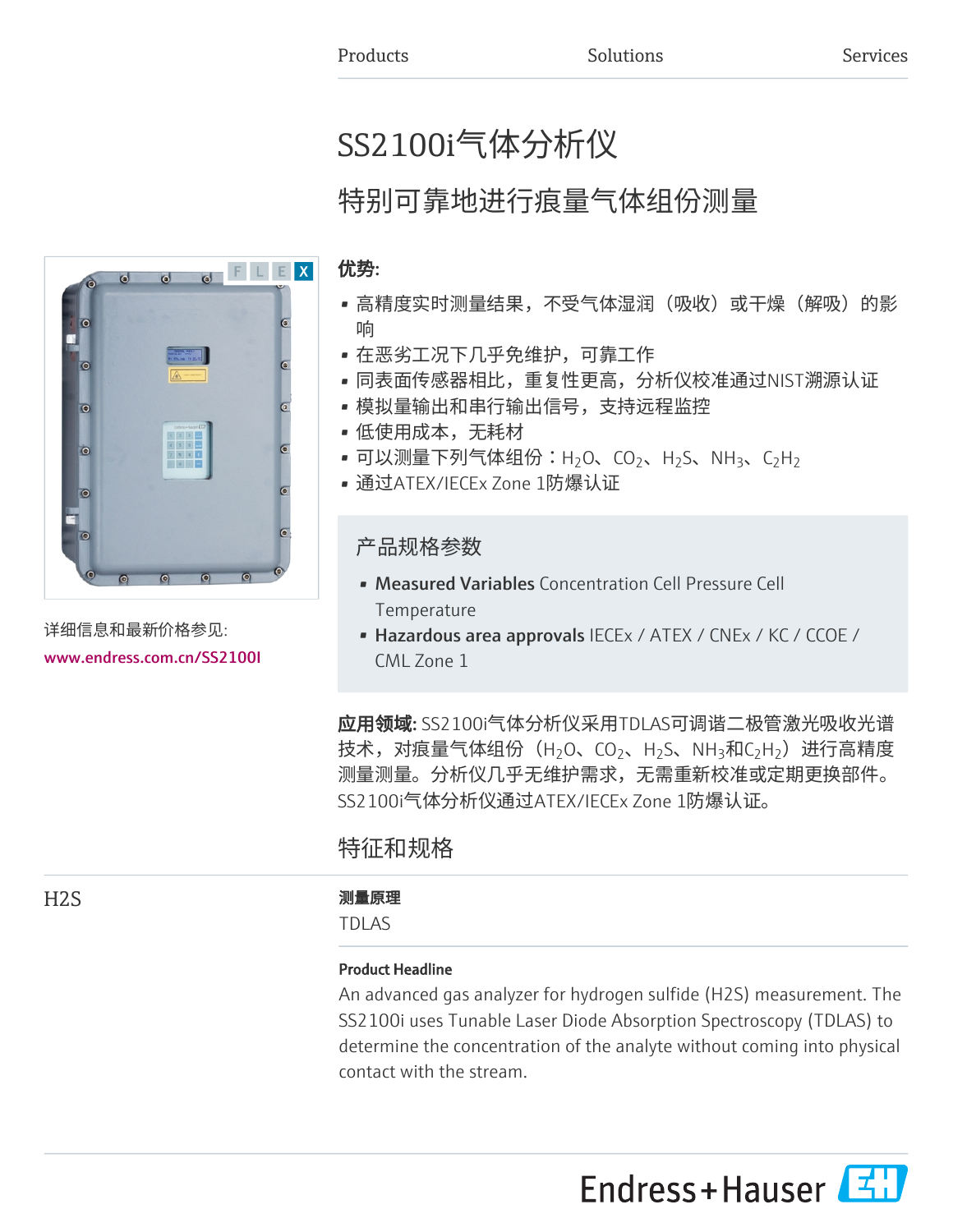1

#### Analyte and Measurement ranges

H2S (Hydrogen Sulfide): 0-10 to 0-1000 ppmv; 0-5000 ppmv to 0-5%

#### Measured Variables

Concentration Cell Pressure Cell Temperature

#### Ambient Temperature range

-20 to 50°C (-4 to 122°F) Optional (i-2 only): -10 to 60°C (14 to 140°F)

#### Operating Pressure range

Inlet Pressure: 140-350 kPa (20-50 psig) Sample Cell: 800-1200 mbara or 950-1700 mbara (optional)

#### Analyzer Wetted materials

316L Stainless Steel FKM O-Rings Glass

#### Power supply

120 or 240 VAC ±10%, 50-60 Hz; 300W

#### Communication

Analog Output: Two 4-20mA Isolated, 1200 ohms @ 24 VDC max load (measurement value) Analog Input: One 4-20mA Isolated, 1200 ohms @ 24 VDC max load (process pressure) Serial: RS232C and Ethernet Protocol: Modbus Gould RTU or Daniel RTU or ASCII Digital Outputs: 5, Concentration Alarm, General Fault, Validation Fail, Validation 1 Active, Validation 2 Active Digital Inputs: 2, Flow Alarm, Validation Request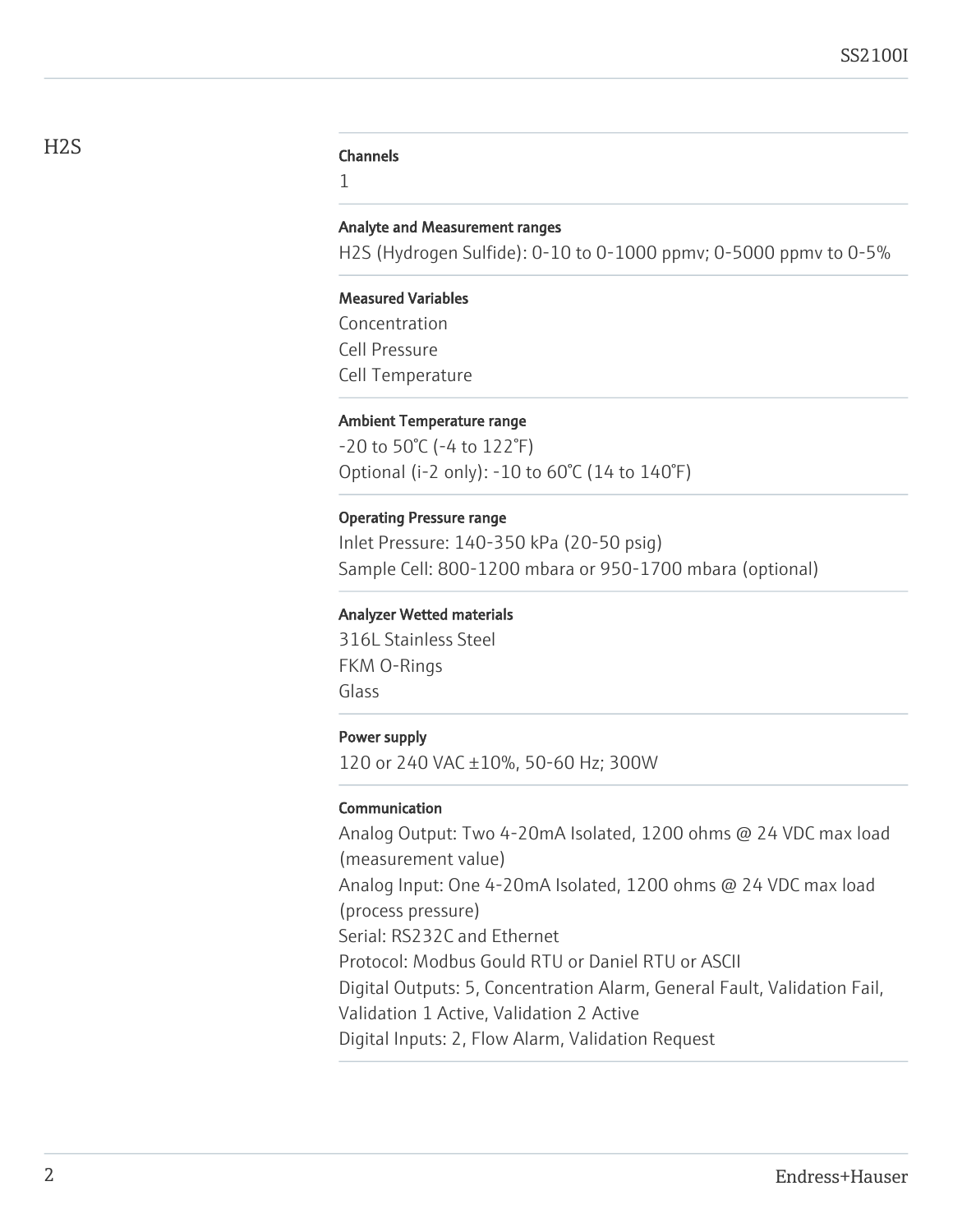#### Housing materials

Electronics: Copper-free Aluminum Laser/Cell Enclosure: Copper-free Aluminum (i-2 only) Sample System Enclosure: 304 or 316 Stainless Steel

#### Hazardous area approvals

IECEx / ATEX / CNEx / KC / CCOE / CML Zone 1

# Degree of protection

IP66

#### Product safety

CE

# Metrological approvals

PAC China, Kazakhstan (i-1 only)

#### H2O 测量原理

TDLAS

#### Product Headline

An advanced gas analyzer for moisture (H2O) measurement. The SS2100i uses Tunable Laser Diode Absorption Spectroscopy (TDLAS) to determine the concentration of the analyte without coming into physical contact with the stream.

#### Channels

1

#### Analyte and Measurement ranges

H2O (Moisture): 0-10 to 0-100 ppmv; 0-50 to 0-5000 ppmv

#### Measured Variables

Concentration Moisture Dew Point Cell Pressure Cell Temperature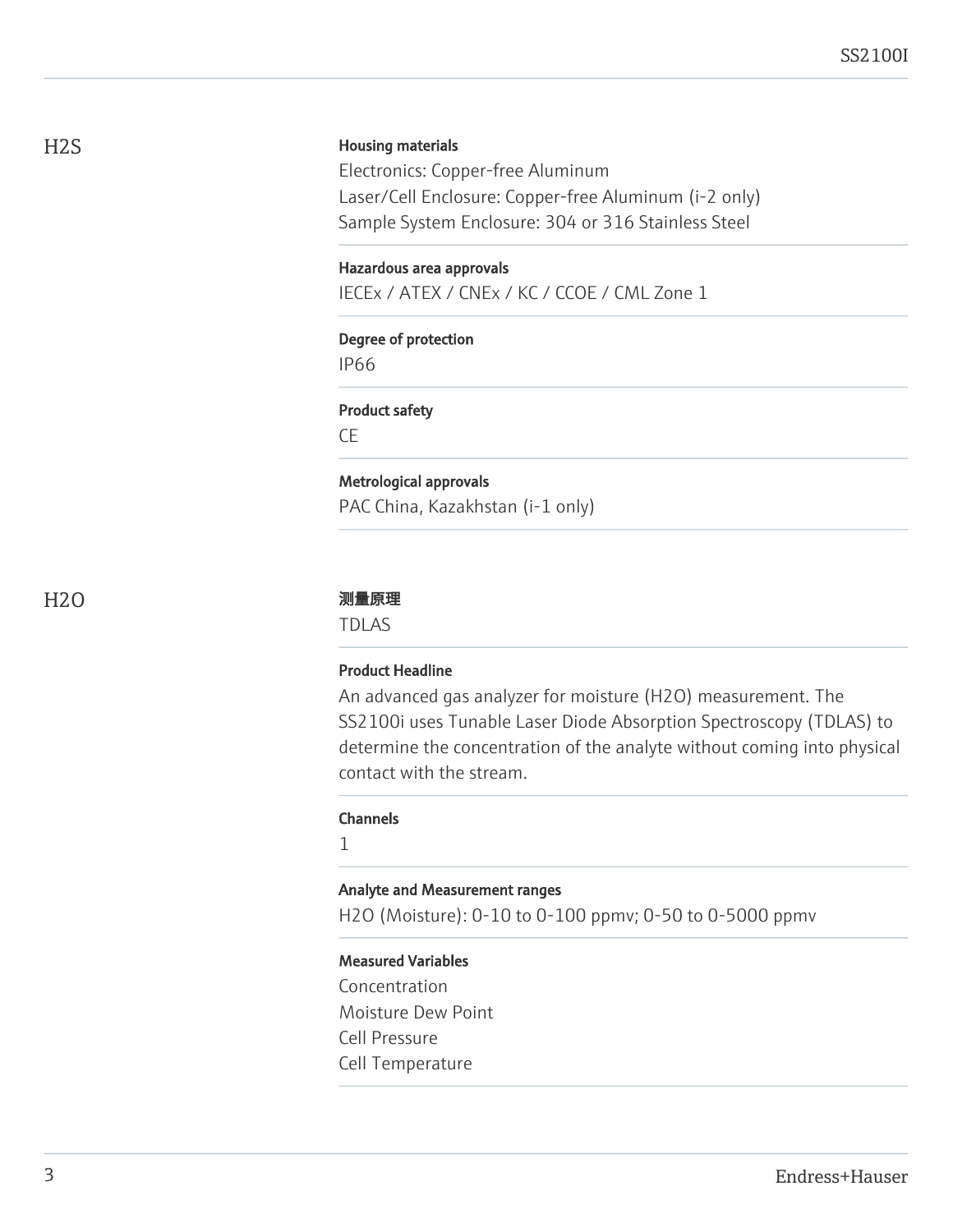#### Ambient Temperature range

-20 to 50°C (-4 to 122°F) Optional (i-2 only): -10 to 60°C (14 to 140°F)

#### Operating Pressure range

Inlet Pressure: 140-350 kPa (20-50 psig) Sample Cell: 800-1200 mbara or 950-1700 mbara (optional)

#### Analyzer Wetted materials

316L Stainless Steel FKM O-Rings Glass

#### Power supply

120 or 240 VAC ±10%, 50-60 Hz; 300W

#### Communication

Analog Output: Two 4-20mA Isolated, 1200 ohms @ 24 VDC max load (measurement value) Analog Input: One 4-20mA Isolated, 1200 ohms @ 24 VDC max load (process pressure) Serial: RS232C and Ethernet Protocol: Modbus Gould RTU or Daniel RTU or ASCII Digital Outputs: 5, Concentration Alarm, General Fault, Validation Fail, Validation 1 Active, Validation 2 Active Digital Inputs: 2, Flow Alarm, Validation Request

#### Housing materials

Electronics: Copper-free Aluminum Laser/Cell Enclosure: Copper-free Aluminum (i-2 only) Sample System Enclosure: 304 or 316 Stainless Steel

#### Hazardous area approvals

IECEx / ATEX / CNEx / KC / CCOE / CML Zone 1

# Degree of protection

IP66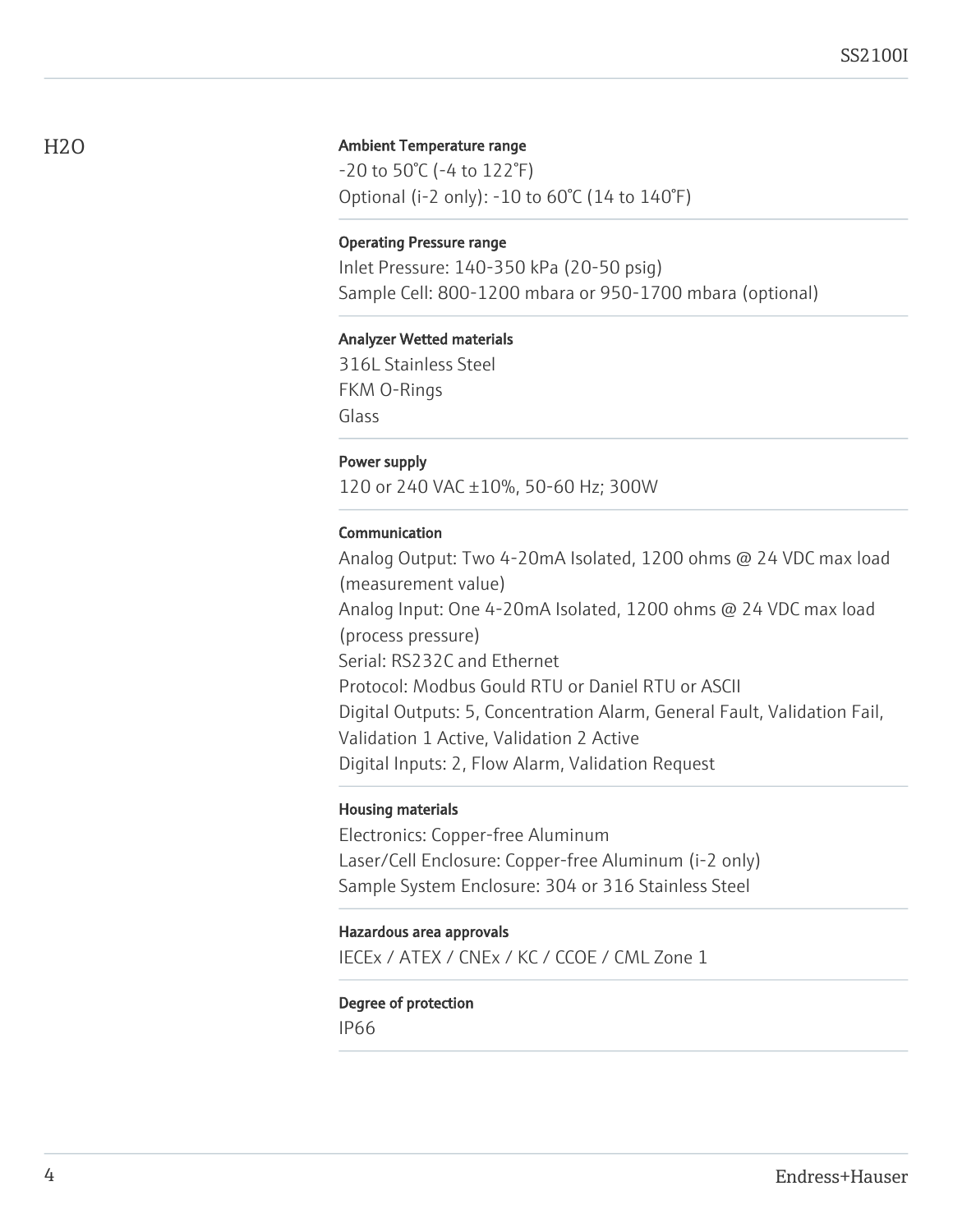H2O

#### Product safety

CE

#### Metrological approvals

PAC China, Kazakhstan (i-1 only)

#### CO2 测量原理

TDLAS

#### Product Headline

An advanced gas analyzer for carbon dioxide (CO2) measurement. The SS2100i uses Tunable Laser Diode Absorption Spectroscopy (TDLAS) to determine the concentration of the analyte without coming into physical contact with the stream.

#### Channels

1

#### Analyte and Measurement ranges

CO2 (Carbon Dioxide): 0-10 to 0-1000 ppmv; 0-5000 ppmv to 0-5%

#### Measured Variables

Concentration Cell Pressure Cell Temperature

#### Ambient Temperature range

-20 to 50°C (-4 to 122°F) Optional (i-2 only): -10 to 60°C (14 to 140°F)

#### Operating Pressure range

Inlet Pressure: 140-350 kPa (20-50 psig) Sample Cell: 800-1200 mbara or 950-1700 mbara (optional)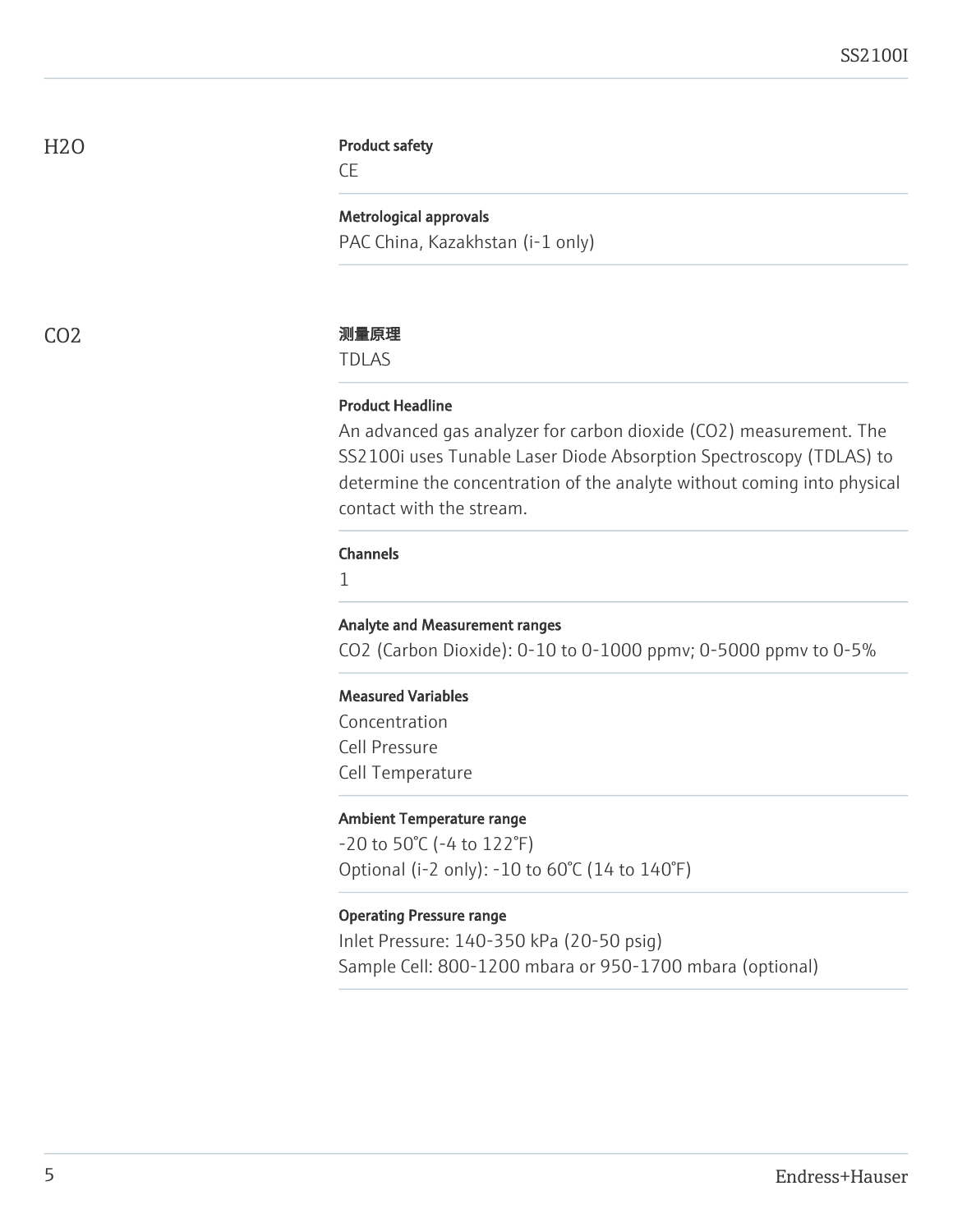#### Analyzer Wetted materials

316L Stainless Steel FKM O-Rings Glass

#### Power supply

120 or 240 VAC ±10%, 50-60 Hz; 300W

#### Communication

Analog Output: Two 4-20mA Isolated, 1200 ohms @ 24 VDC max load (measurement value) Analog Input: One 4-20mA Isolated, 1200 ohms @ 24 VDC max load (process pressure) Serial: RS232C and Ethernet Protocol: Modbus Gould RTU or Daniel RTU or ASCII Digital Outputs: 5, Concentration Alarm, General Fault, Validation Fail, Validation 1 Active, Validation 2 Active Digital Inputs: 2, Flow Alarm, Validation Request

#### Housing materials

Electronics: Copper-free Aluminum Laser/Cell Enclosure: Copper-free Aluminum (i-2 only) Sample System Enclosure: 304 or 316 Stainless Steel

#### Hazardous area approvals

IECEx / ATEX / CNEx / KC / CCOE / CML Zone 1

#### Degree of protection

IP66

#### Product safety

CE

#### Metrological approvals

PAC China, Kazakhstan (i-1 only)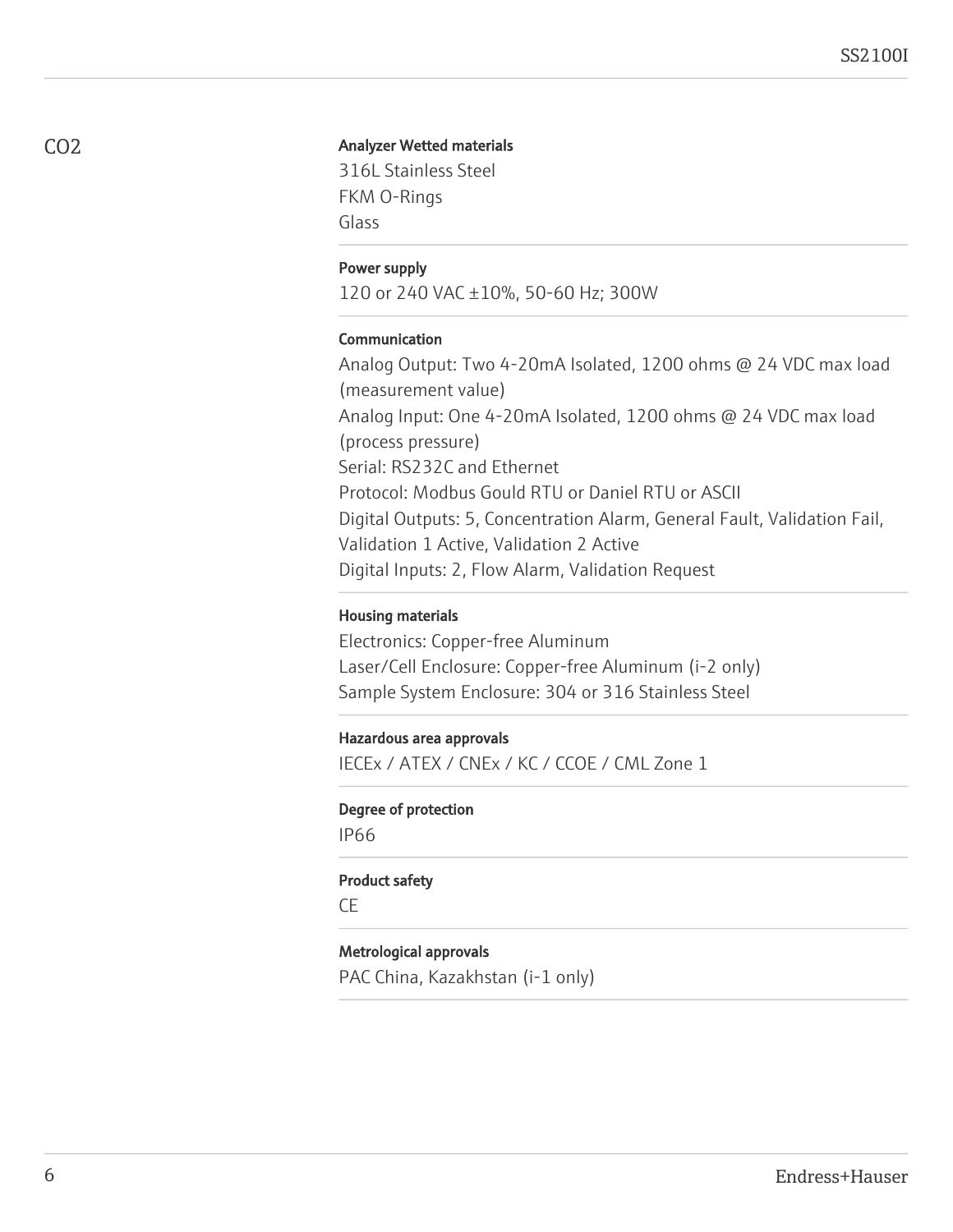#### NH3 测量原理

TDLAS

#### Product Headline

An advanced gas analyzer for ammonia (NH3) measurement. The SS2100i uses Tunable Laser Diode Absorption Spectroscopy (TDLAS) to determine the concentration of the analyte without coming into physical contact with the stream.

#### Channels

1

#### Analyte and Measurement ranges

NH3 (Ammonia): 0-5 ppmv

#### Measured Variables

Concentration Cell Pressure Cell Temperature

#### Ambient Temperature range

-20 to 50°C (-4 to 122°F) Optional (i-2 only): -10 to 60°C (14 to 140°F)

#### Operating Pressure range

Inlet Pressure: 140-350 kPa (20-50 psig) Sample Cell: 800-1200 mbara or 950-1700 mbara (optional)

#### Analyzer Wetted materials

316L Stainless Steel FKM O-Rings Glass

#### Power supply

120 or 240 VAC ±10%, 50-60 Hz; 300W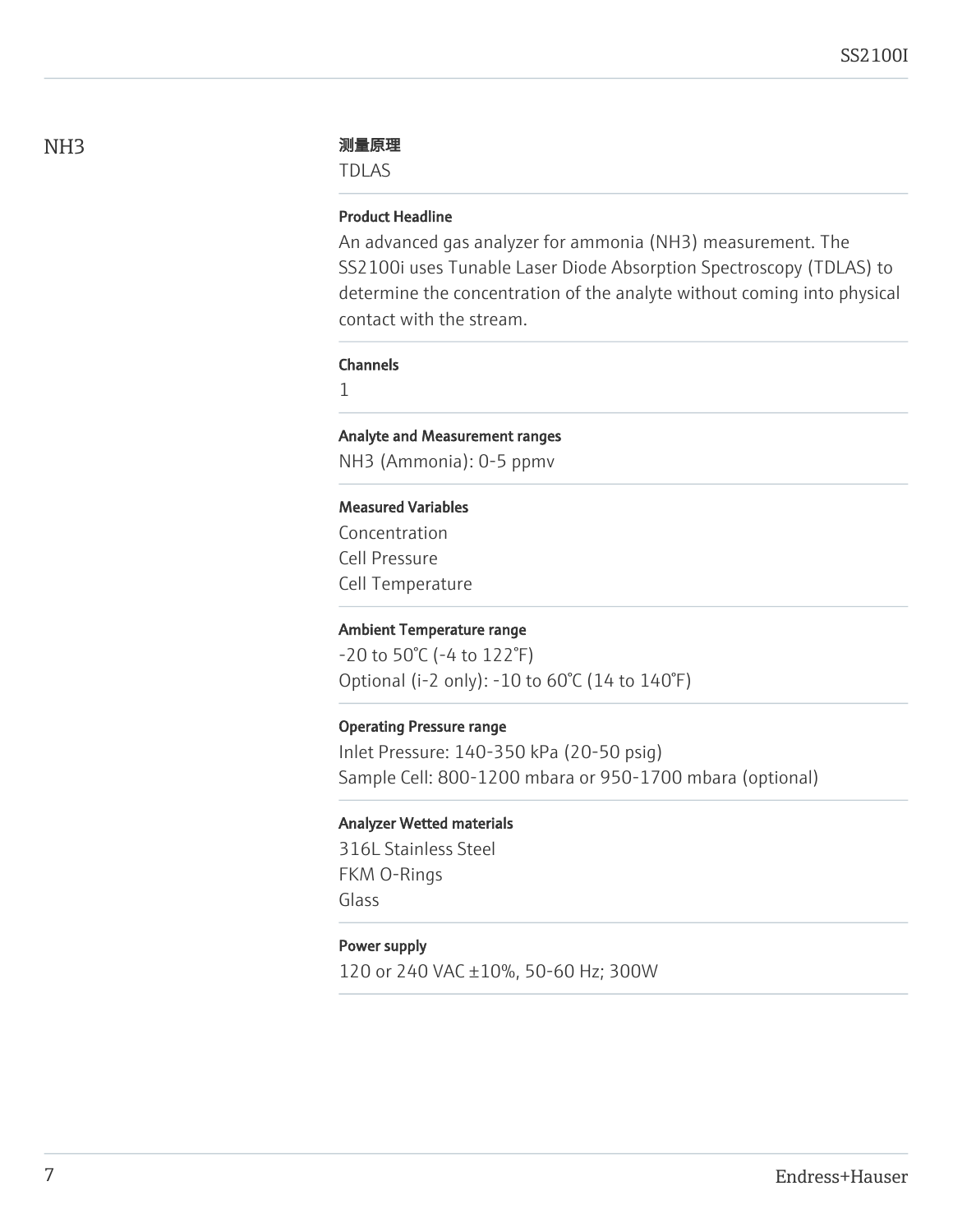#### Communication

Analog Output: Two 4-20mA Isolated, 1200 ohms @ 24 VDC max load (measurement value) Analog Input: One 4-20mA Isolated, 1200 ohms @ 24 VDC max load (process pressure) Serial: RS232C and Ethernet Protocol: Modbus Gould RTU or Daniel RTU or ASCII Digital Outputs: 5, Concentration Alarm, General Fault, Validation Fail, Validation 1 Active, Validation 2 Active Digital Inputs: 2, Flow Alarm, Validation Request

#### Housing materials

Electronics: Copper-free Aluminum Laser/Cell Enclosure: Copper-free Aluminum (i-2 only) Sample System Enclosure: 304 or 316 Stainless Steel

#### Hazardous area approvals

IECEx / ATEX / CNEx / KC / CCOE / CML Zone 1

#### Degree of protection

IP66

#### Product safety

CE

### Metrological approvals

PAC China, Kazakhstan (i-1 only)

#### C2H2 测量原理

TDLAS

#### Product Headline

An advanced gas analyzer for acetylene (C2H2) measurement. The SS2100i uses Tunable Laser Diode Absorption Spectroscopy (TDLAS) to determine the concentration of the analyte without coming into physical contact with the stream.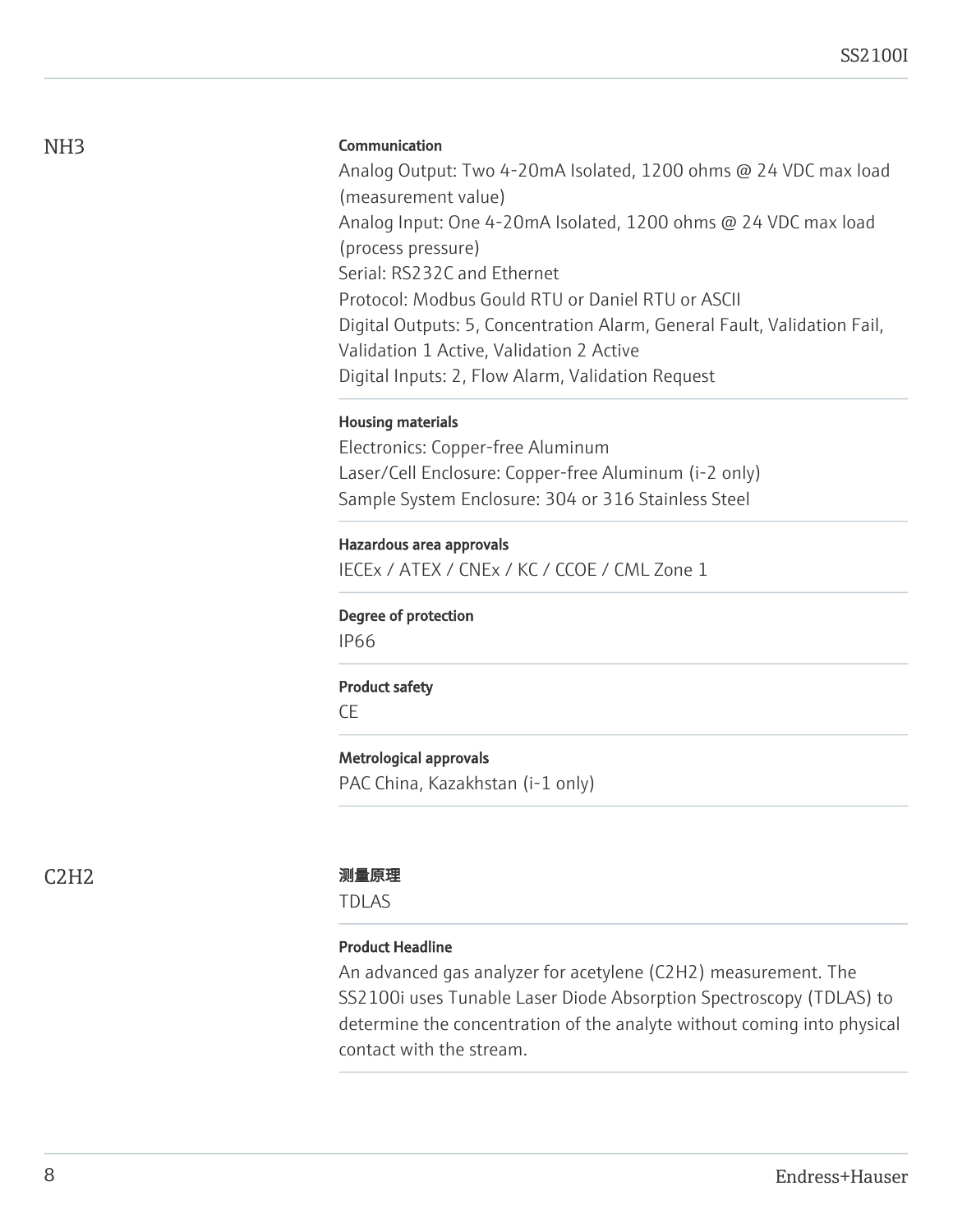## C2H2

#### **Channels**

1

# Analyte and Measurement ranges

C2H2 (Acetylene): 0-5; 0-3000 ppmv

#### Measured Variables

Concentration Cell Pressure Cell Temperature

#### Ambient Temperature range

-20 to 50°C (-4 to 122°F) Optional (i-2 only): -10 to 60°C (14 to 140°F)

#### Operating Pressure range

Inlet Pressure: 140-350 kPa (20-50 psig) Sample Cell: 800-1200 mbara or 950-1700 mbara (optional)

#### Analyzer Wetted materials

316L Stainless Steel FKM O-Rings Glass

#### Power supply

120 or 240 VAC ±10%, 50-60 Hz; 300W

#### Communication

Analog Output: Two 4-20mA Isolated, 1200 ohms @ 24 VDC max load (measurement value) Analog Input: One 4-20mA Isolated, 1200 ohms @ 24 VDC max load (process pressure) Serial: RS232C and Ethernet Protocol: Modbus Gould RTU or Daniel RTU or ASCII Digital Outputs: 5, Concentration Alarm, General Fault, Validation Fail, Validation 1 Active, Validation 2 Active Digital Inputs: 2, Flow Alarm, Validation Request